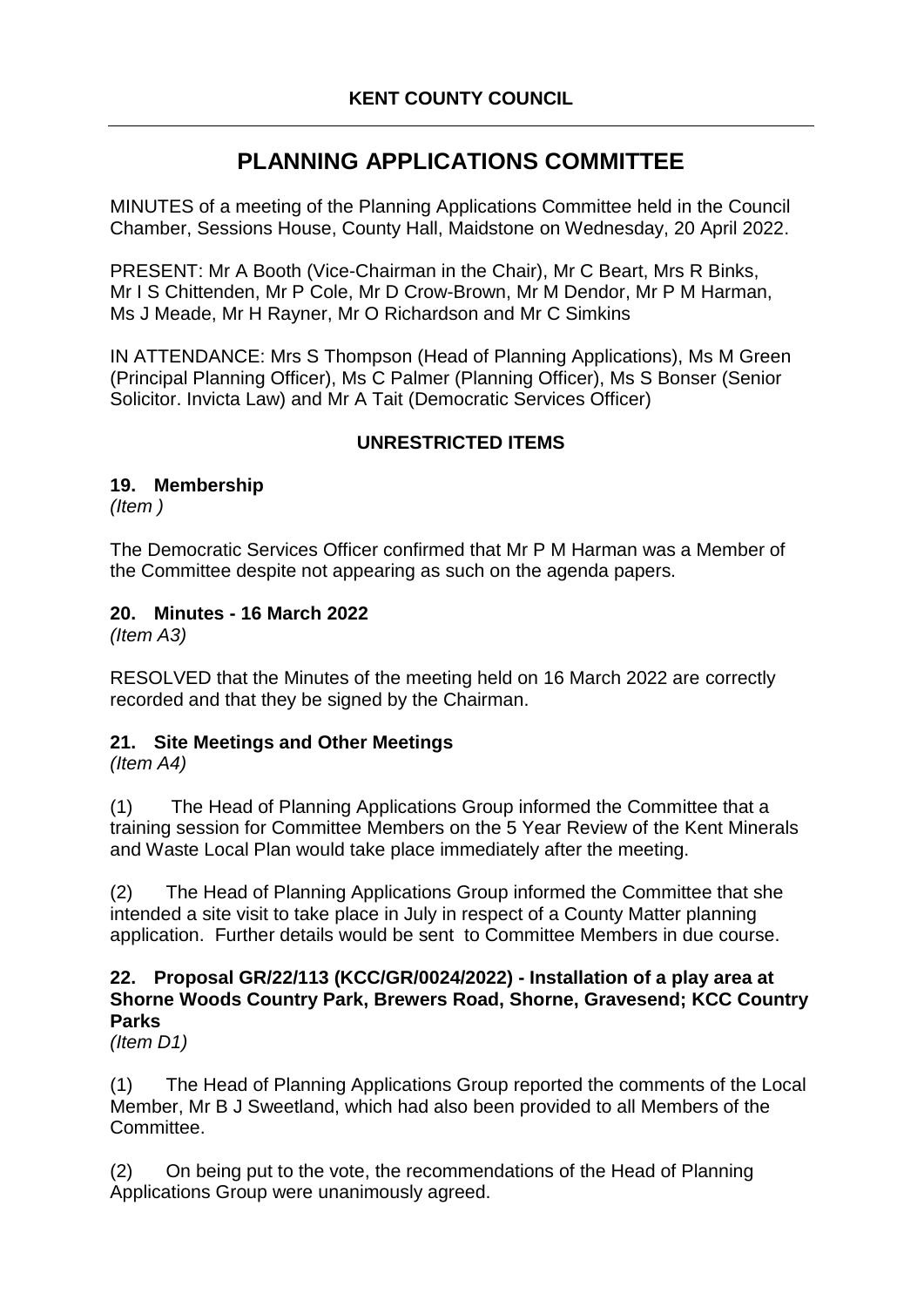#### (3) RESOLVED that:-

- (a) Permission be granted to the proposal subject to conditions, including conditions covering the standard three year time limit; the development being carried out in accordance with the permitted details; and the development being carried out in strict accordance with the submitted Construction Management Plan and accompanying map, including the works survey of the access route and future repairs on completion of the works; and
- (b) the applicants be advised by informative that planning permission does not convey any approval to carry out work on or affecting a public highway and that the engagement with KCC Highways and Transportation would be required at an early stage.

## **23. Matters dealt with under delegated powers**

*(Item E1)*

(1) The Head of Planning Applications Group reported a decision that the Director of Growth and Communities had taken under section 10.15 of the Constitution which empowered KCC Officers to take action on urgent matters where there was no time to consult with the Committee or for the Committee to exercise its function. This decision was in relation to the Ashford Waste Transfer Station, Cobbs Wood Industrial Estate, Brunswick Road, Ashford, concerning a request to her by the KCC Waste Management Unit to enable it to relax the Waste Transfer Station's operating hours as a contingency in the light of potential complications arising out of the recent implementation of Operation Brock and the Dover Traffic Assessment Project (Dover TAP) which might otherwise prevent the dispatch of waste stored at the site to the Allington Energy from Waste Incinerator. The time period for this relaxation was to run for two weeks from 11 April 2022.

(2) The Head of Planning Applications Group continued that the Vice-Chairman of the Planning Applications Committee, the Chairman of Regulation Committee and the Local Member, Mr P Bartlett had all been consulted. All had been supportive of the request and no external representations had been received.

(3) The Head of Planning Applications Group said that considerations had included the need for the relaxation of operating hours, the time-limited nature of the request and the absence of opposition to it. Considerable weight was given to the exceptional circumstances relating to congestion on and around the M20 / A20 as a result of Operation Brock and Dover TAP and the need to deliver an effective waste management service for Ashford. It had been concluded that agreeing to the requested relaxation of hours was appropriate under the circumstances and the request had been approved, subject to the following conditions:

*"1. The Ashford Waste Transfer Station at Brunswick Road may receive and bulk up waste and dispatch this to the Allington EfW Facility outside the permitted hours of use should this be necessary as a result of difficulties associated with the implementation of Operation Brock and Dover TAP protocols for a temporary 7-day period beginning no later than Monday 11 April 2022.*